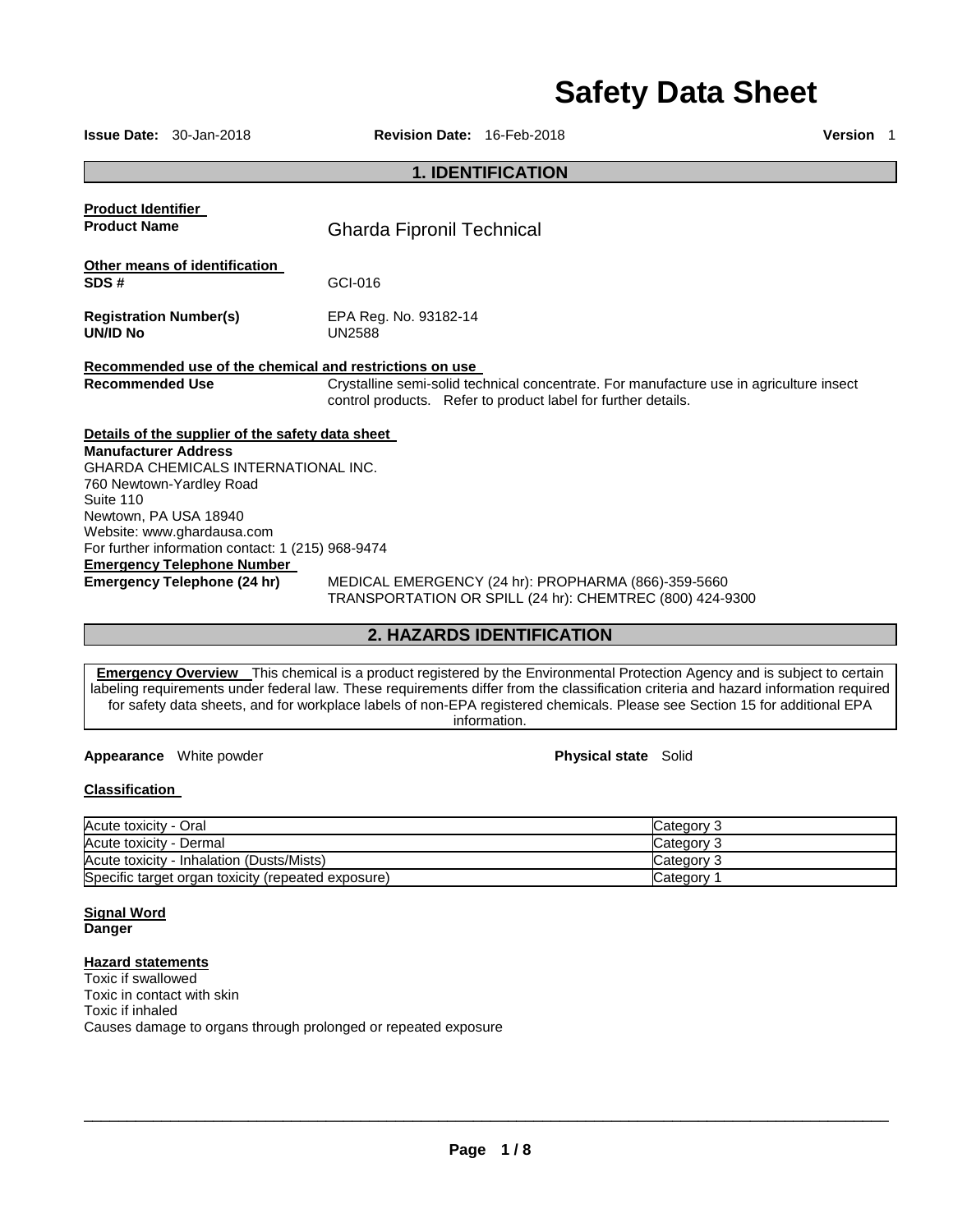

### **Precautionary Statements - Prevention**

Wear protective gloves/protective clothing/eye protection/face protection Wash face, hands and any exposed skin thoroughly after handling Do not eat, drink or smoke when using this product Use only outdoors or in a well-ventilated area Do not breathe dust/fume/gas/mist/vapors/spray

### **Precautionary Statements - Response**

If exposed or concerned: Get medical advice/attention IF ON SKIN: Wash with plenty of water and soap Call a POISON CENTER or doctor if you feel unwell Take off immediately all contaminated clothing and wash it before reuse IF INHALED: Remove person to fresh air and keep comfortable for breathing Call a POISON CENTER or doctor IF SWALLOWED: Immediately call a POISON CENTER or doctor Rinse mouth

### **Precautionary Statements - Storage**

Store locked up Store in a well-ventilated place. Keep container tightly closed

#### **Precautionary Statements - Disposal**

Dispose of contents/container to an approved waste disposal plant

#### **Other hazards**

Very toxic to aquatic life with long lasting effects

### **3. COMPOSITION/INFORMATION ON INGREDIENTS**

| .<br><b>Name</b><br>пьа | $\Lambda$ C<br>No                     | $n+10$<br>W۵<br>חו<br>n |
|-------------------------|---------------------------------------|-------------------------|
| --<br><br>'-ipronil     | $\sim$ $-$<br>,,,,<br>u<br>-ססע<br>ູ, | 98                      |

\*\*If Chemical Name/CAS No is "proprietary" and/or Weight-% is listed as a range, the specific chemical identity and/or percentage of composition has been withheld as a trade secret.\*\*

### **4. FIRST AID MEASURES**

### **First Aid Measures**

| <b>General Advice</b> | Provide this SDS to medical personnel for treatment.                                                                                                                                                 |
|-----------------------|------------------------------------------------------------------------------------------------------------------------------------------------------------------------------------------------------|
| <b>Eye Contact</b>    | Rinse immediately with plenty of water, also under the eyelids, for at least 15 minutes. Call<br>a poison control center or doctor for treatment advice.                                             |
| <b>Skin Contact</b>   | Take off immediately all contaminated clothing. Wash off immediately with plenty of water<br>for at least 15 minutes. Call a poison control center or doctor for treatment advice.                   |
| <b>Inhalation</b>     | Remove to fresh air. Give oxygen if breathing is difficult. If breathing has stopped, call 911,<br>give artificial respiration. Call a poison control center or doctor for further treatment advice. |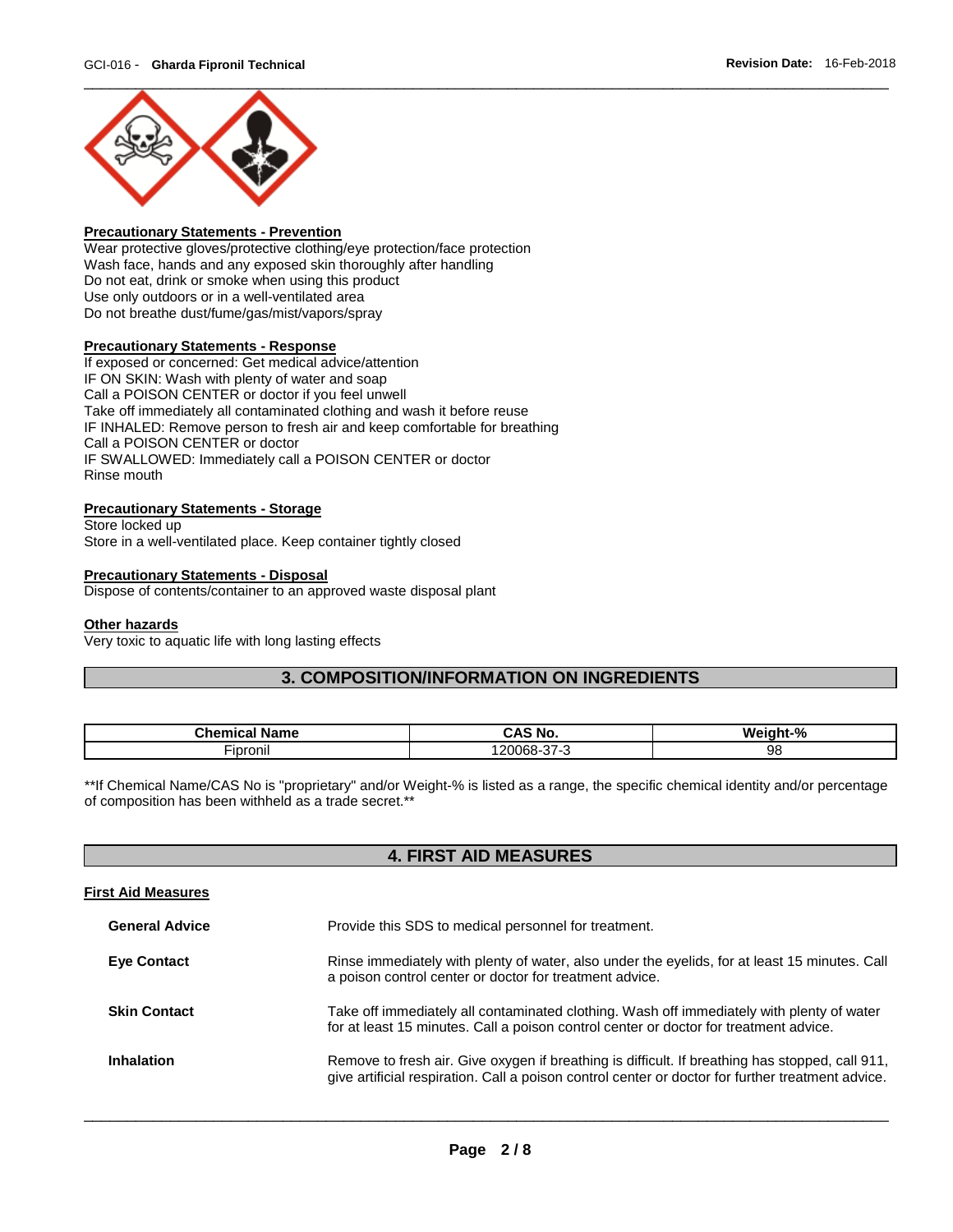| Ingestion | Call a poison control center or doctor immediately for treatment advice. Have person sip a |
|-----------|--------------------------------------------------------------------------------------------|
|           | glass of water if able to swallow. Do not induce vomiting without medical advice.          |

#### **Most important symptoms and effects**

| <b>Symptoms</b> | Toxic if swallowed. Toxic in contact with skin. Toxic if inhaled. Causes damage to organs |
|-----------------|-------------------------------------------------------------------------------------------|
|                 | through prolonged or repeated exposure.                                                   |

### **Indication of any immediate medical attention and special treatment needed**

**Notes to Physician Treat symptomatically.** 

### **5. FIRE-FIGHTING MEASURES**

#### **Suitable Extinguishing Media**

Dry chemical. Carbon dioxide (CO2). Water spray (fog). Halon. Foam.

**Unsuitable Extinguishing Media** High volume water jet.

#### **Specific Hazards Arising from the Chemical**

Not determined.

**Hazardous Combustion Products** Thermal decomposition products may emit toxic fumes of Hydrogen Chloride and oxides of carbon.

#### **Protective equipment and precautions for firefighters**

As in any fire, wear self-contained breathing apparatus pressure-demand, MSHA/NIOSH (approved or equivalent) and full protective gear.

### **6. ACCIDENTAL RELEASE MEASURES**

#### **Personal precautions, protective equipment and emergency procedures**

| <b>Personal Precautions</b>                          | Do not touch or walk through spilled material. Use personal protection recommended in<br>Section 8. Isolate hazard area. Keep unnecessary and unprotected personnel from<br>entering. Ensure adequate ventilation.                    |
|------------------------------------------------------|---------------------------------------------------------------------------------------------------------------------------------------------------------------------------------------------------------------------------------------|
| <b>Environmental precautions</b>                     |                                                                                                                                                                                                                                       |
| <b>Environmental precautions</b>                     | Prevent from entering into soil, ditches, sewers, waterways and/or groundwater. See<br>Section 12, Ecological Information.                                                                                                            |
| Methods and material for containment and cleaning up |                                                                                                                                                                                                                                       |
| <b>Methods for Containment</b>                       | Prevent further leakage or spillage if safe to do so.                                                                                                                                                                                 |
| <b>Methods for Clean-Up</b>                          | For small spills, sweep and collect with sand and other absorbent material and place into<br>containers for later disposal. Move containers from the spillage area. For larger spills, dike<br>far ahead of spill for later disposal. |

### **7. HANDLING AND STORAGE**

#### **Precautions for safe handling**

**Advice on Safe Handling** Handle in accordance with good industrial hygiene and safety practice. Wear protective gloves/protective clothing and eye/face protection. Wash face, hands and any exposed skin thoroughly after handling. Do not eat, drink or smoke when using this product. Use only outdoors or in a well-ventilated area. Do not eat, drink or smoke when handling this product.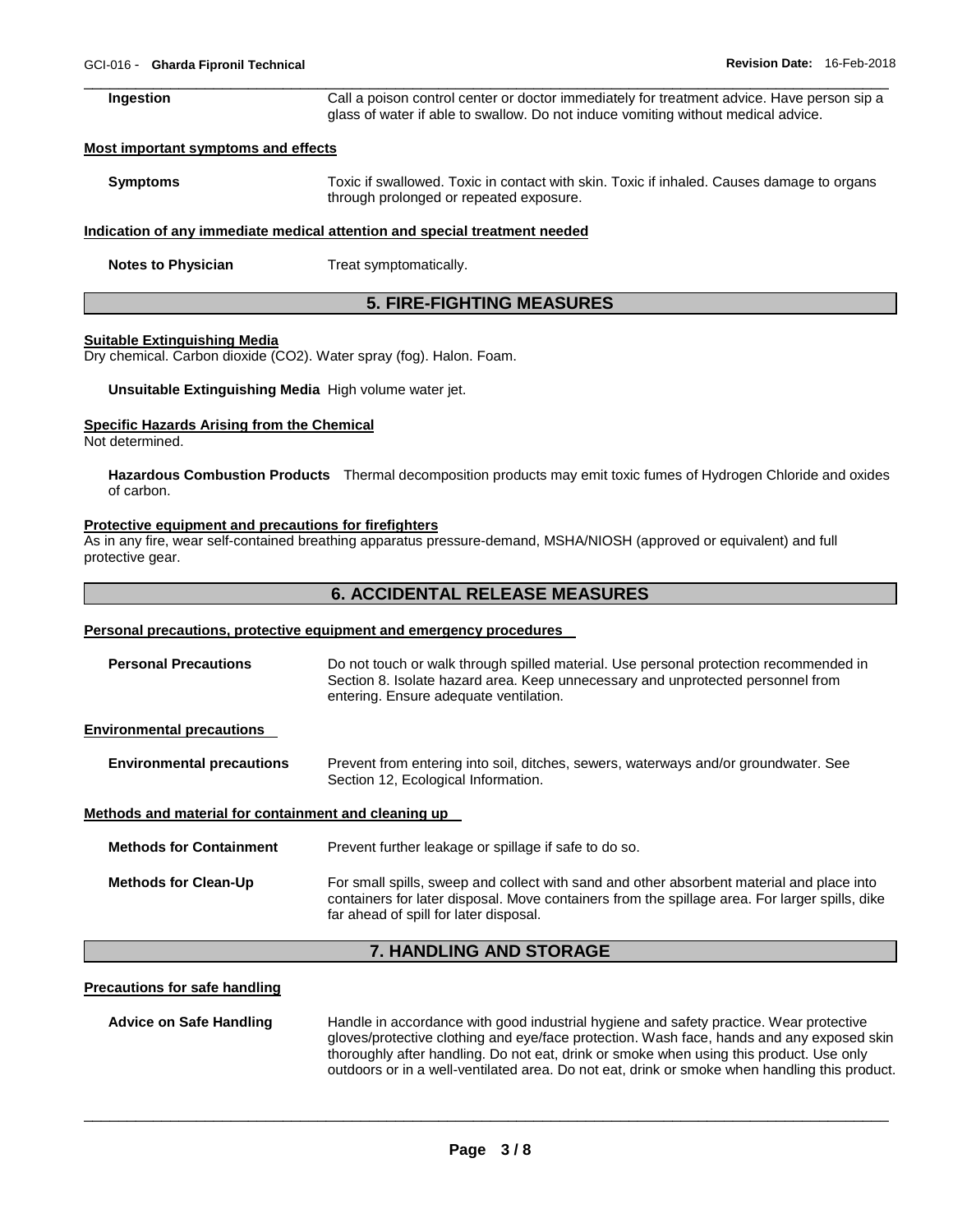#### \_\_\_\_\_\_\_\_\_\_\_\_\_\_\_\_\_\_\_\_\_\_\_\_\_\_\_\_\_\_\_\_\_\_\_\_\_\_\_\_\_\_\_\_\_\_\_\_\_\_\_\_\_\_\_\_\_\_\_\_\_\_\_\_\_\_\_\_\_\_\_\_\_\_\_\_\_\_\_\_\_\_\_\_\_\_\_\_\_\_\_\_\_ **Conditions for safe storage, including any incompatibilities**

| <b>Storage Conditions</b> | Keep container tightly closed and store in a cool, dry and well-ventilated place. Keep locked |
|---------------------------|-----------------------------------------------------------------------------------------------|
|                           | up and out of reach of children. Do not contaminate water, food or feed by storage.           |
|                           |                                                                                               |

**Incompatible Materials Strong oxidizing agents.** 

### **8. EXPOSURE CONTROLS/PERSONAL PROTECTION**

| <b>Exposure Guidelines</b> | This product, as supplied, does not contain any hazardous materials with occupational |
|----------------------------|---------------------------------------------------------------------------------------|
|                            | exposure limits established by the region specific regulatory bodies                  |

### **Appropriate engineering controls**

**Engineering Controls** Ventilation systems. Showers. Eyewash stations.

### **Individual protection measures, such as personal protective equipment**

| <b>Eve/Face Protection</b>      | Wear goggles, face shield, or safety glasses.                                                                                                      |
|---------------------------------|----------------------------------------------------------------------------------------------------------------------------------------------------|
| <b>Skin and Body Protection</b> | Wear rubber or plastic gloves. Wear overalls and closed footwear.                                                                                  |
| <b>Respiratory Protection</b>   | Wear a dust/mist filtering respirator (MSHA/NIOSH approval number prefix TC-21C), or a<br>NIOSH approved respirator with any N, R, P or HE filter. |

**General Hygiene Considerations** Handle in accordance with good industrial hygiene and safety practice.

### **9. PHYSICAL AND CHEMICAL PROPERTIES**

### **Information on basic physical and chemical properties**

| <b>Physical state</b><br>Appearance<br>Color                                                                                                                                                                                                                | Solid<br>White powder<br>White                                                                                                                          | Odor<br><b>Odor Threshold</b> | Not determined<br>Not determined |
|-------------------------------------------------------------------------------------------------------------------------------------------------------------------------------------------------------------------------------------------------------------|---------------------------------------------------------------------------------------------------------------------------------------------------------|-------------------------------|----------------------------------|
| <b>Property</b><br>рH<br>Melting point / freezing point<br><b>Boiling Point / Boiling Range</b><br><b>Flash Point</b><br><b>Evaporation Rate</b><br><b>Flammability (Solid, Gas)</b><br><b>Flammability Limit in Air</b>                                    | Values<br>Not determined<br>200-201 °C<br>392-393<br>°F<br>Not determined<br>Not determined<br>Not determined<br>Not determined                         | Remarks • Method              |                                  |
| <b>Upper Flammability Limit</b><br><b>Lower Flammability Limit</b><br><b>Vapor Pressure</b>                                                                                                                                                                 | Not determined<br>Not determined<br>$3.7 \times 10$ -4 mPa at 25°C                                                                                      |                               |                                  |
| <b>Vapor Density</b><br><b>Relative Density</b><br><b>Water Solubility</b>                                                                                                                                                                                  | Not determined<br>1.477-1.626 at 20°C<br>1.9 mg/l(pH 5.0), 2.4 (pH 9) at 20 °C                                                                          |                               |                                  |
| Solubility in other solvents<br><b>Partition Coefficient</b><br><b>Autoignition temperature</b><br><b>Decomposition Temperature</b><br><b>Kinematic Viscosity</b><br><b>Dynamic Viscosity</b><br><b>Explosive Properties</b><br><b>Oxidizing Properties</b> | Highly soluble in acetone<br>Not determined<br>Not determined<br>Not determined<br>Not determined<br>Not determined<br>Not determined<br>Not determined |                               |                                  |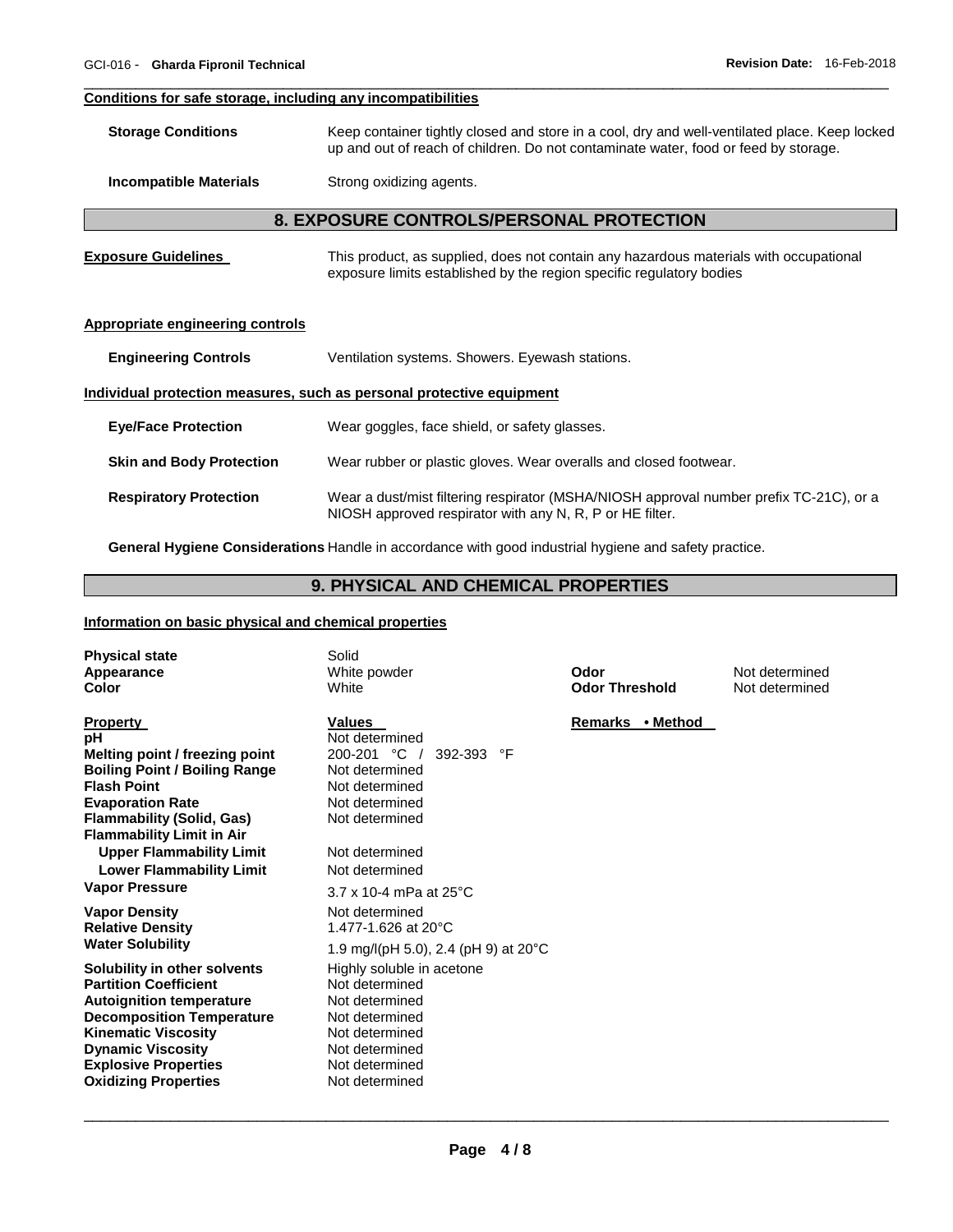#### **Other Information Molecular weight 437.2**

## **10. STABILITY AND REACTIVITY**

\_\_\_\_\_\_\_\_\_\_\_\_\_\_\_\_\_\_\_\_\_\_\_\_\_\_\_\_\_\_\_\_\_\_\_\_\_\_\_\_\_\_\_\_\_\_\_\_\_\_\_\_\_\_\_\_\_\_\_\_\_\_\_\_\_\_\_\_\_\_\_\_\_\_\_\_\_\_\_\_\_\_\_\_\_\_\_\_\_\_\_\_\_

### **Reactivity**

Not reactive under normal conditions.

### **Chemical Stability**

Stable under recommended storage conditions.

### **Possibility of Hazardous Reactions**

None under normal processing.

### **Conditions to Avoid**

Keep out of reach of children.

### **Incompatible Materials**

Strong oxidizing agents.

### **Hazardous Decomposition Products**

Thermal decomposition products may emit toxic fumes of Hydrogen Chloride and oxides of carbon.

### **11. TOXICOLOGICAL INFORMATION**

### **Information on likely routes of exposure**

| <b>Product Information</b> |                             |
|----------------------------|-----------------------------|
| <b>Eye Contact</b>         | Avoid contact with eyes.    |
| <b>Skin Contact</b>        | Toxic in contact with skin. |
| <b>Inhalation</b>          | Toxic if inhaled.           |
| Ingestion                  | Toxic if swallowed.         |

### **Component Information**

| <b>Chemical Name</b>    | Oral LD50           | Dermal LD50             | <b>Inhalation LC50</b>                                                        |
|-------------------------|---------------------|-------------------------|-------------------------------------------------------------------------------|
| Fipronil<br>120068-37-3 | Rat<br>$= 97$ mg/kg | ์ Rat ∶<br>> 2000 mg/kg | $= 0.68$ mg/L (Rat) 4 h = 0.36<br>(Rat ) 4 h = 0.42 mg/L<br>Rat<br>ma/L<br>Δr |

### **Information on physical, chemical and toxicological effects**

**Symptoms** Please see section 4 of this SDS for symptoms.

### **Delayed and immediate effects as well as chronic effects from short and long-term exposure**

**Carcinogenicity** Based on the information provided, this product does not contain any carcinogens or potential carcinogens as listed by OSHA, IARC or NTP. **STOT - repeated exposure** Causes damage to organs through prolonged or repeated exposure.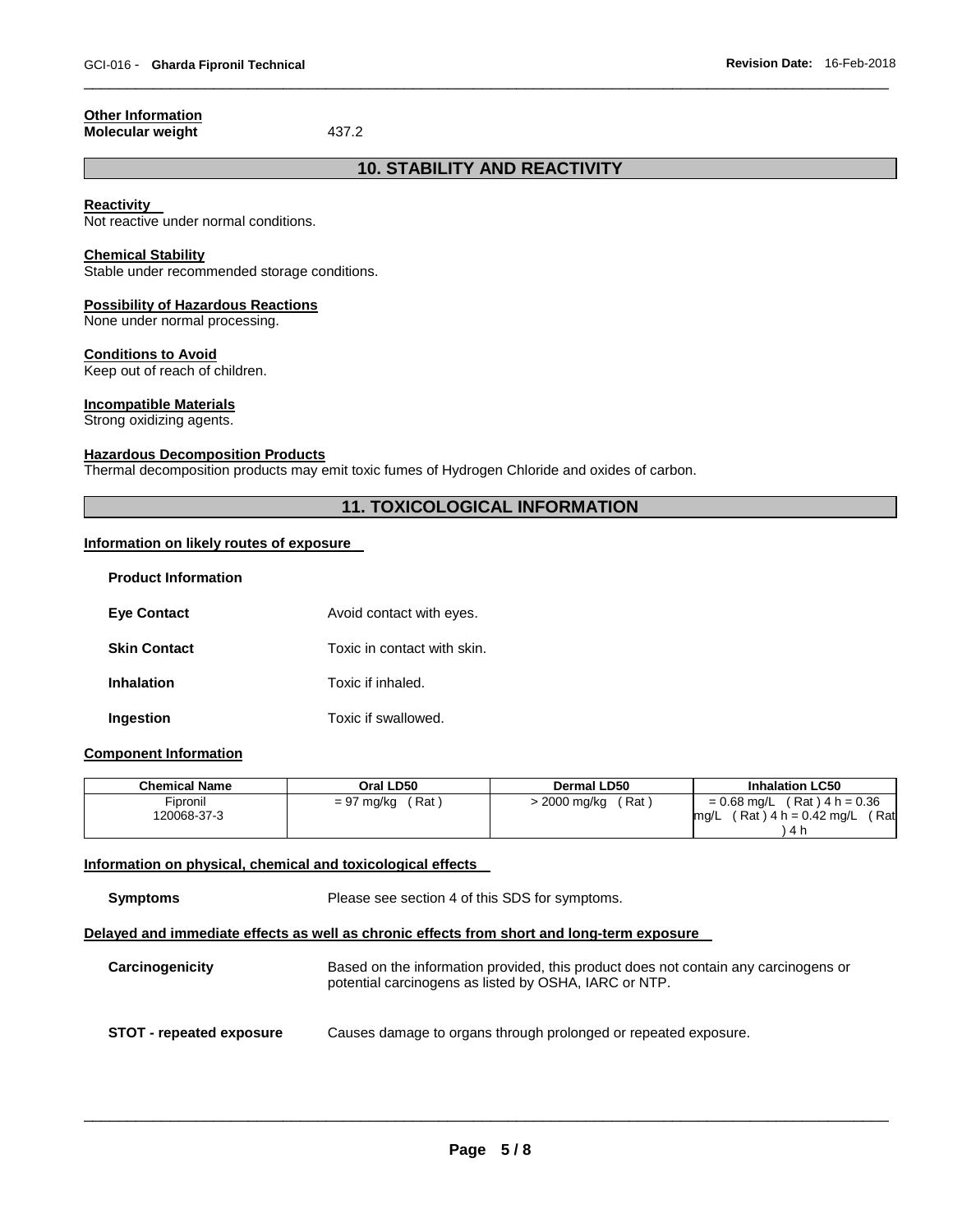#### **Numerical measures of toxicity**

#### **The following values are calculated based on chapter 3.1 of the GHS document** .

| ATEmix (oral)                           | 97.00 mg/kg  |
|-----------------------------------------|--------------|
| <b>ATEmix (dermal)</b>                  | 300.00 mg/kg |
| ATEmix (inhalation-dust/mist) 0.50 mg/L |              |

### **12. ECOLOGICAL INFORMATION**

\_\_\_\_\_\_\_\_\_\_\_\_\_\_\_\_\_\_\_\_\_\_\_\_\_\_\_\_\_\_\_\_\_\_\_\_\_\_\_\_\_\_\_\_\_\_\_\_\_\_\_\_\_\_\_\_\_\_\_\_\_\_\_\_\_\_\_\_\_\_\_\_\_\_\_\_\_\_\_\_\_\_\_\_\_\_\_\_\_\_\_\_\_

### **Ecotoxicity**

Very toxic to aquatic life with long lasting effects.

#### **Component Information**

Acute toxicity pigeon: LD50 : > 2000 mg/kg b.wt Acute toxicity bobwhite Quail: LD50 : 11.3 mg/kg b.wt Acute toxicity Daphnia Magna 48 hrs: LC50 : 0.19 g/l Acute toxicity to fish 96 hrs: Bluegill sunfish LC50: 96 (h) :85g/L Acute toxicity to Honey bee: Highly toxic to honey bees

#### **Persistence/Degradability**

Not determined.

### **Bioaccumulation**

Not determined.

#### **Mobility**

Not determined

### **Other Adverse Effects**

Not determined

### **13. DISPOSAL CONSIDERATIONS**

| Waste Treatment Methods       |                                                                                                        |
|-------------------------------|--------------------------------------------------------------------------------------------------------|
| <b>Disposal of Wastes</b>     | Disposal should be in accordance with applicable regional, national and local laws and<br>regulations. |
| <b>Contaminated Packaging</b> | Disposal should be in accordance with applicable regional, national and local laws and                 |

### **California Hazardous Waste Status**

| <b>Chemical Name</b> | California Hazardous Waste Status |  |  |
|----------------------|-----------------------------------|--|--|
| Fipronil             | Toxic                             |  |  |
| '20068-37-3          |                                   |  |  |

### **14. TRANSPORT INFORMATION**

**Note Please see current shipping paper for most up to date shipping information, including vertiles** exemptions and special circumstances.

### **DOT**

| UN/ID No                    | <b>UN2588</b>                              |
|-----------------------------|--------------------------------------------|
| <b>Proper Shipping Name</b> | Pesticide, solid, toxic, n.o.s. (Fipronil) |
| <b>Hazard Class</b>         | 6.1                                        |
| <b>Packing Group</b>        |                                            |
| <b>Marine Pollutant</b>     | Yes.                                       |
|                             |                                            |

regulations.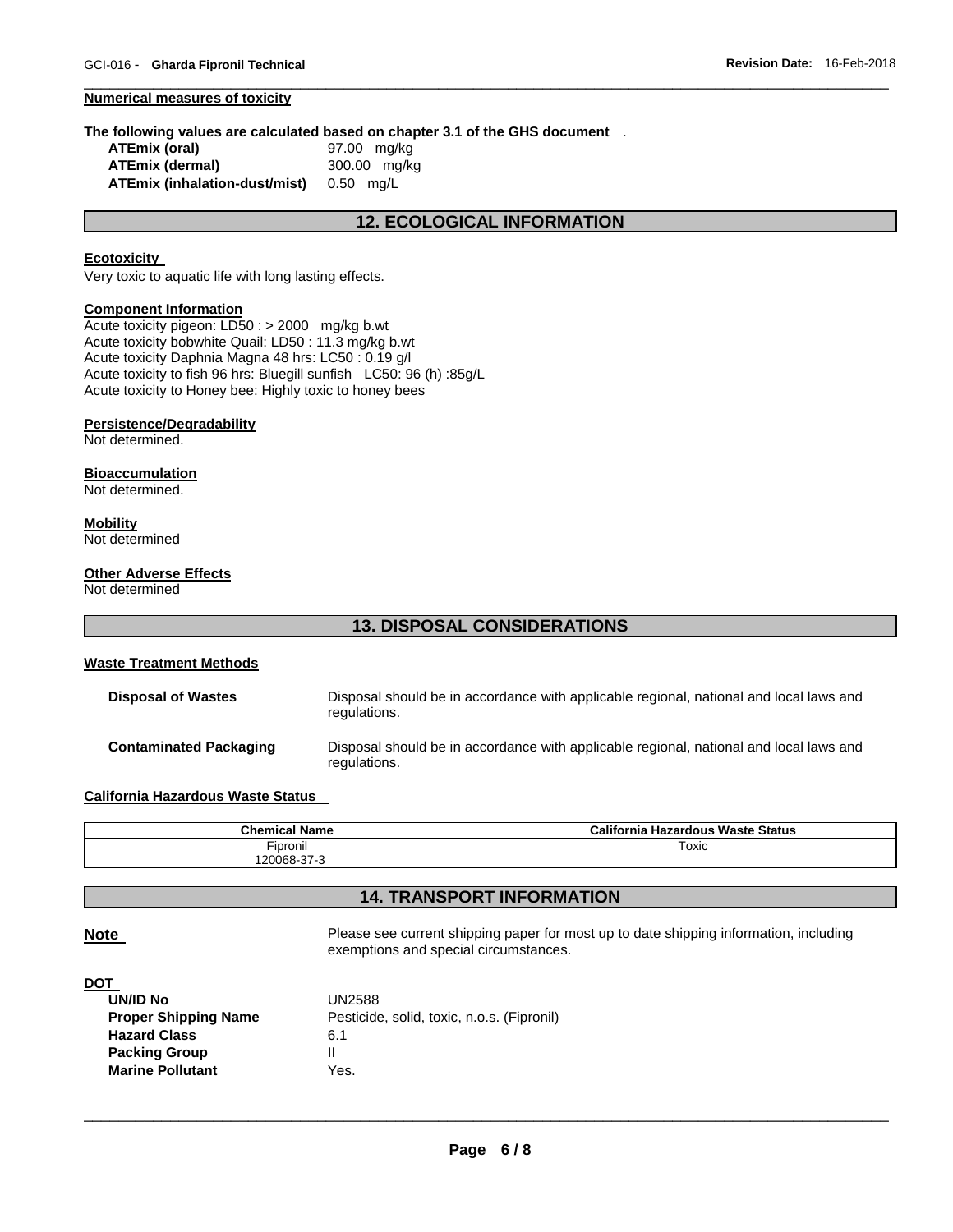| <b>IATA</b>                 |                                            |
|-----------------------------|--------------------------------------------|
| UN/ID No                    | <b>UN2588</b>                              |
| <b>Proper Shipping Name</b> | Pesticide, solid, toxic, n.o.s. (Fipronil) |
| <b>Hazard Class</b>         | 6.1                                        |
| <b>Packing Group</b>        | Ш                                          |
| <b>Marine Pollutant</b>     | Yes                                        |
| <b>IMDG</b>                 |                                            |
| <b>UN/ID No</b>             | UN2588                                     |
| <b>Hazard Class</b>         | 6.1                                        |
| <b>Packing Group</b>        | Ш                                          |
| <b>Marine Pollutant</b>     | Yes                                        |

## **15. REGULATORY INFORMATION**

\_\_\_\_\_\_\_\_\_\_\_\_\_\_\_\_\_\_\_\_\_\_\_\_\_\_\_\_\_\_\_\_\_\_\_\_\_\_\_\_\_\_\_\_\_\_\_\_\_\_\_\_\_\_\_\_\_\_\_\_\_\_\_\_\_\_\_\_\_\_\_\_\_\_\_\_\_\_\_\_\_\_\_\_\_\_\_\_\_\_\_\_\_

### **International Inventories**

| <b>Chemical Name</b> | <b>TSCA</b> | <b>DSL/NDSLEINECS/EL</b> | <b>LINCS</b> | <b>ENCS</b> | <b>IECSC</b> | <b>KECL</b> | <b>PICCS</b> | <b>AICS</b> |
|----------------------|-------------|--------------------------|--------------|-------------|--------------|-------------|--------------|-------------|
| Fipronil             |             |                          |              | Present     |              | Present     |              |             |

#### **Legend:**

*TSCA - United States Toxic Substances Control Act Section 8(b) Inventory* 

*DSL/NDSL - Canadian Domestic Substances List/Non-Domestic Substances List* 

*EINECS/ELINCS - European Inventory of Existing Chemical Substances/European List of Notified Chemical Substances* 

*ENCS - Japan Existing and New Chemical Substances* 

*IECSC - China Inventory of Existing Chemical Substances* 

*KECL - Korean Existing and Evaluated Chemical Substances* 

*PICCS - Philippines Inventory of Chemicals and Chemical Substances* 

*AICS - Australian Inventory of Chemical Substances* 

### **US Federal Regulations**

### **CERCLA**

This material, as supplied, does not contain any substances regulated as hazardous substances under the Comprehensive Environmental Response Compensation and Liability Act (CERCLA) (40 CFR 302) or the Superfund Amendments and Reauthorization Act (SARA) (40 CFR 355).

### **SARA 313**

Section 313 of Title III of the Superfund Amendments and Reauthorization Act of 1986 (SARA). This product does not contain any chemicals which are subject to the reporting requirements of the Act and Title 40 of the Code of Federal Regulations, Part 372

#### **CWA (Clean Water Act)**

This product does not contain any substances regulated as pollutants pursuant to the Clean Water Act (40 CFR 122.21 and 40 CFR 122.42)

#### **US State Regulations**

### **California Proposition 65**

This product does not contain any Proposition 65 chemicals.

### **U.S. State Right-to-Know Regulations**

This product does not contain any substances regulated under applicable state right-to-know regulations